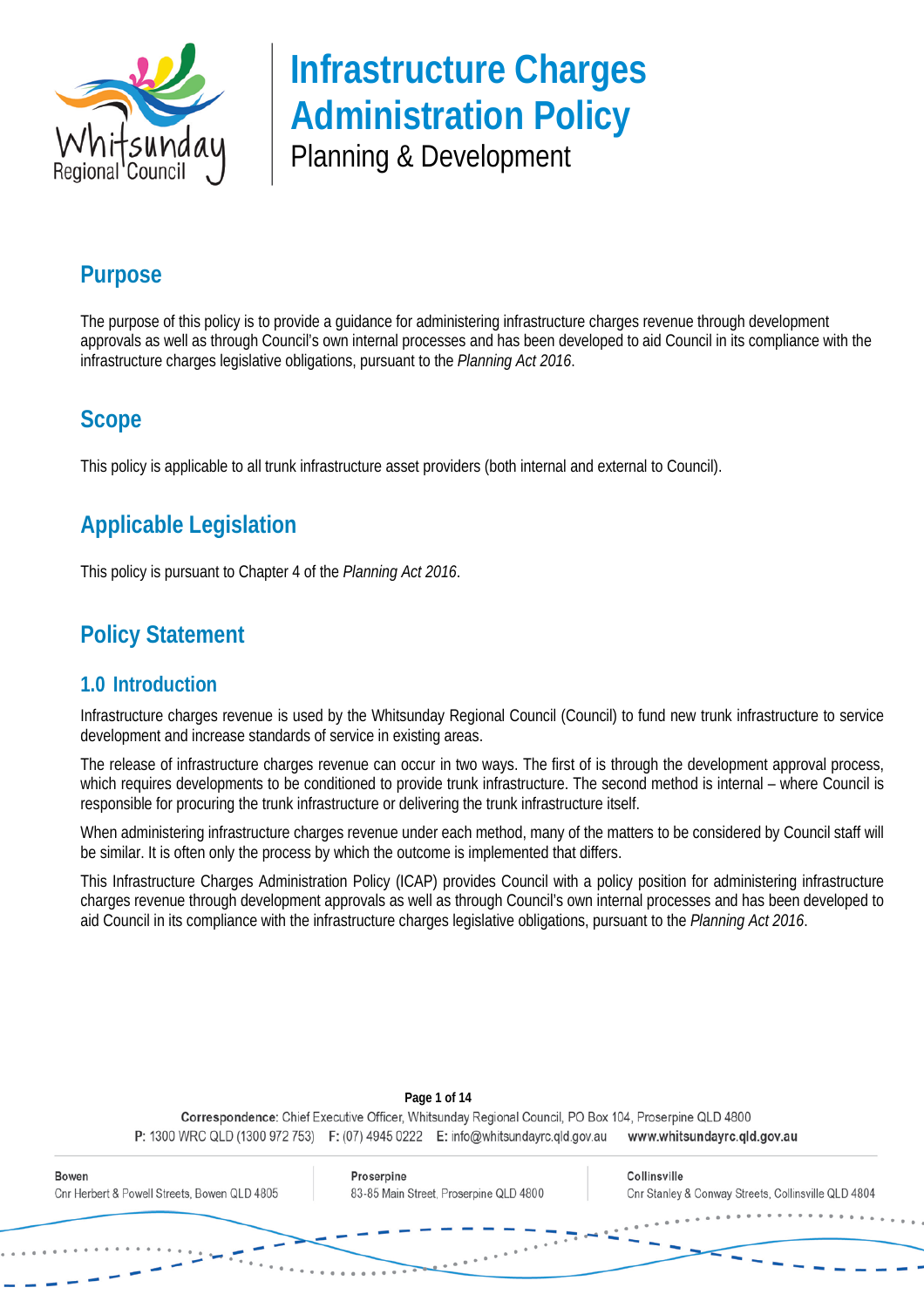

### **2.0 Overview of infrastructure funding responsibilities under the Planning Act 2016**

Council is responsible for planning its trunk infrastructure networks to ensure that urban development is serviced with infrastructure in a co-ordinated, efficient and financially sustainable manner. If it wants to impose infrastructure charges to help fund this infrastructure, the *Planning Act 2016* (the Act) requires a Local Government Infrastructure Plan (LGIP) to be prepared. The LGIP forms Part 4 and Schedule 3 of the Whitsunday Regional Council Planning Scheme (the Scheme).

The preparation of an LGIP is an iterative process that involves the following key steps:

- preparation of development and infrastructure demand projections;
- preparation of an infrastructure servicing strategy;
- preparation of an infrastructure plan, which:
	- o identifies a priority infrastructure area; and
	- o identifies trunk infrastructure necessary to service projected demand within the priority infrastructure area;
- calculation of the cost of the identified trunk infrastructure; and
- undertake a financial analysis, which considers:
	- o the trunk infrastructure budget over the term of the infrastructure plan (e.g. infrastructure charges revenue, other revenues);
	- o projected infrastructure expenditure over the term of the infrastructure plan; and
	- o the feasibility of funding the identified trunk infrastructure over the term of the infrastructure plan.

Whilst infrastructure identified in an LGIP may be delivered by Council or by developers as conditions of development approvals, its funding remains the responsibility of Council. Developers contribute to this funding by paying infrastructure charges which are commensurate with the demand for trunk infrastructure created by their development.

To ensure that Council's financial sustainability is not adversely impacted by having to fund the cost of infrastructure it had not anticipated in the LGIP, Chapter 4, Part 2 of the Act provides Council with a suite of powers to address this issue. These powers allow Council to condition developers to fund the delivery of the following development infrastructure made necessary by development:

- non-trunk infrastructure infrastructure which services a limited number of users or is internal to a premises; and
- trunk infrastructure which services development that is inconsistent with the planning assumptions about the type, scale, location and timing of future development used in the LGIP and which results in extra trunk infrastructure costs to Council.

The correct implementation of these powers is important because Council's funding obligation for infrastructure is crystallised at the time the condition about infrastructure is imposed on a development approval.

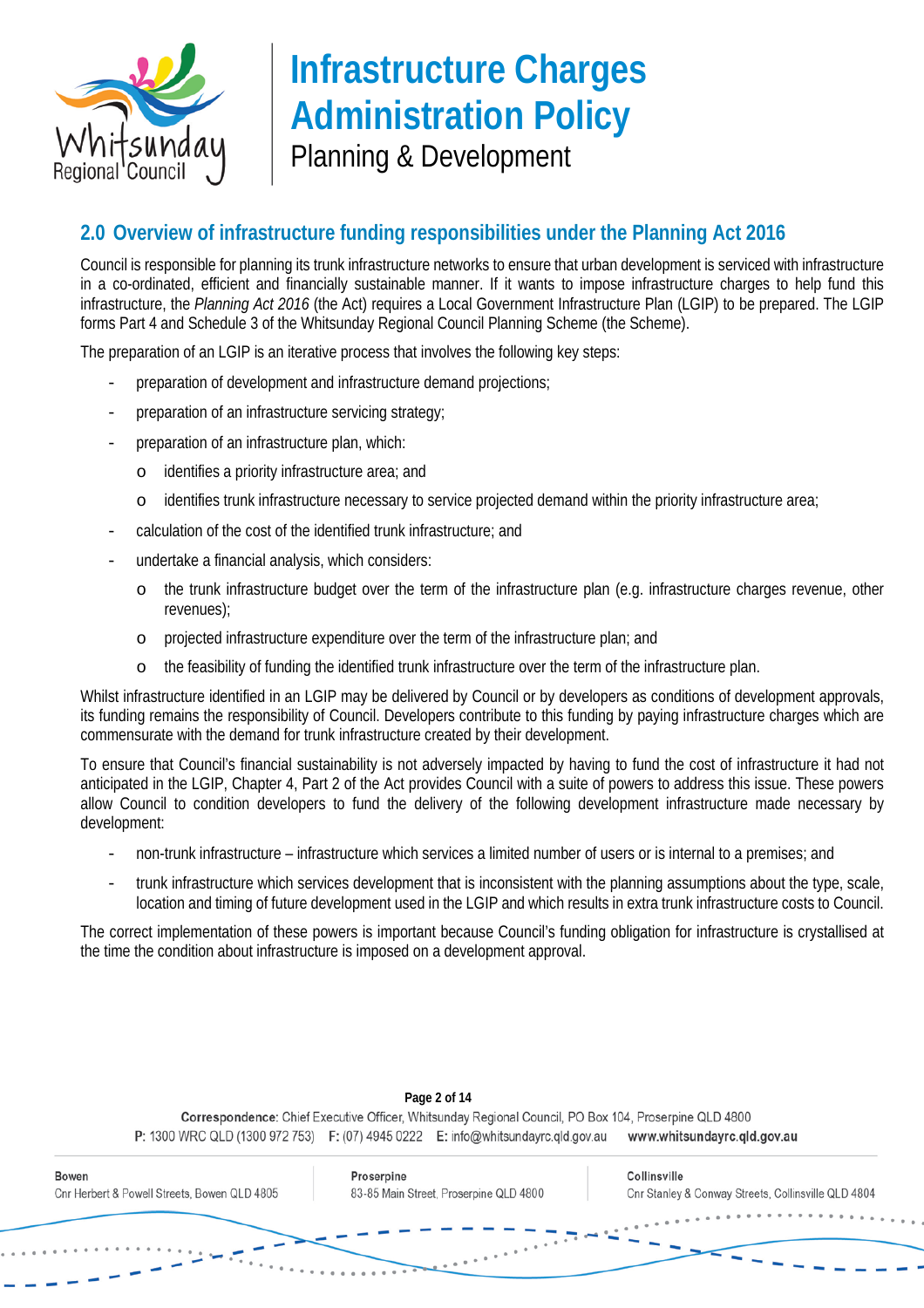

### <span id="page-2-0"></span>**3.0 Trunk infrastructure provided by developer – decision tree**

Chapter 4, Part 2 of the Act provides Council with a suite of powers which allow it to condition development to provide development infrastructure. These powers allow Council to fairly allocate infrastructure costs between developer and Council, whilst also providing Council with the opportunity to have its program of trunk infrastructure delivered by developers.

To achieve these outcomes, Council must ask a series of questions about the subject infrastructure prior to imposing a condition on the development approval. Where these questions are posed in the correct order, the answers will direct Council to the appropriate conditioning power, and where relevant, the offsetting rules applicable to that development infrastructure.

The following decision tree summarises this process. Information concerning how Council is to answer each question within the decision tree is provided below.



#### **Page 3 of 14**

Correspondence: Chief Executive Officer, Whitsunday Regional Council, PO Box 104, Proserpine QLD 4800 P: 1300 WRC QLD (1300 972 753) F: (07) 4945 0222 E: info@whitsundayrc.gld.gov.au www.whitsundayrc.qld.gov.au

**Bowen** Cnr Herbert & Powell Streets, Bowen QLD 4805

Proserpine 83-85 Main Street, Proserpine QLD 4800 Collinsville Cnr Stanley & Conway Streets, Collinsville QLD 4804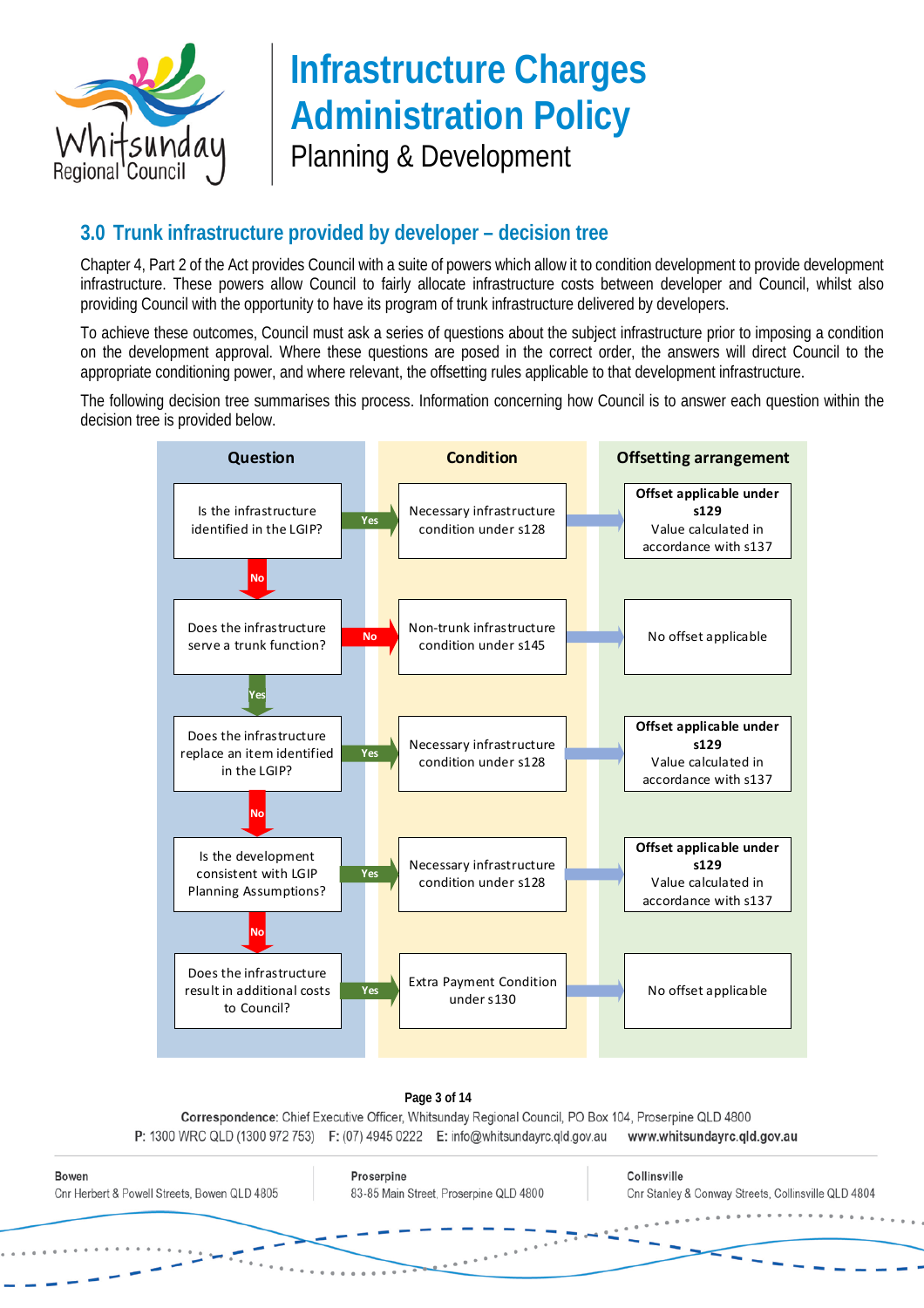

### *Is the infrastructure identified in the LGIP?*

Infrastructure which is identified in an LGIP is defined by the Act to be trunk infrastructure. Council must consider the infrastructure to be trunk infrastructure.

| <b>Outcome</b>                         | <b>Decision</b>                                                                                                                                                                                                                     |
|----------------------------------------|-------------------------------------------------------------------------------------------------------------------------------------------------------------------------------------------------------------------------------------|
| Infrastructure is identified in LGIP.  | Council may impose a necessary trunk infrastructure<br>condition.                                                                                                                                                                   |
|                                        | A necessary trunk infrastructure condition creates a<br>trunk infrastructure funding liability for Council.<br>Accordingly, approval must be sought from the<br>Manager Strategic Planning prior to the condition<br>being imposed. |
| Infrastructure not identified in LGIP. | Proceed to next question in decision tree.                                                                                                                                                                                          |

### *Does the infrastructure serve a trunk function?*

If the infrastructure is not identified in Council's LGIP, it must decide whether the infrastructure required to service the development is trunk infrastructure. To assist with this decision, the trunk infrastructure criteria stated in Council's Infrastructure Charges Resolution should be considered.

| <b>Outcome</b>                                                                 | <b>Decision</b>                                              |
|--------------------------------------------------------------------------------|--------------------------------------------------------------|
| Infrastructure does not serve a trunk function (non-<br>trunk infrastructure). | Council must impose a non-trunk infrastructure<br>condition. |
| Infrastructure serves a trunk function<br>(trunk infrastructure).              | Proceed to next question in decision tree.                   |

### *Does the infrastructure replace an item identified in the LGIP?*

If the infrastructure is determined to be trunk infrastructure but is not identified in the LGIP, Council must ask whether the infrastructure replaces infrastructure identified in the LGIP. Because planning within the LGIP is typically undertaken at a master planning level, it is often the case that the infrastructure planning will be refined and changed over time. Where trunk infrastructure is different to an item identified in the LGIP but delivers the same standard of service as the identified item, it should be considered to replace the identified infrastructure. Expenditure on this item of infrastructure is therefore considered to have already been contemplated and endorsed by Council as part of the LGIP preparation.

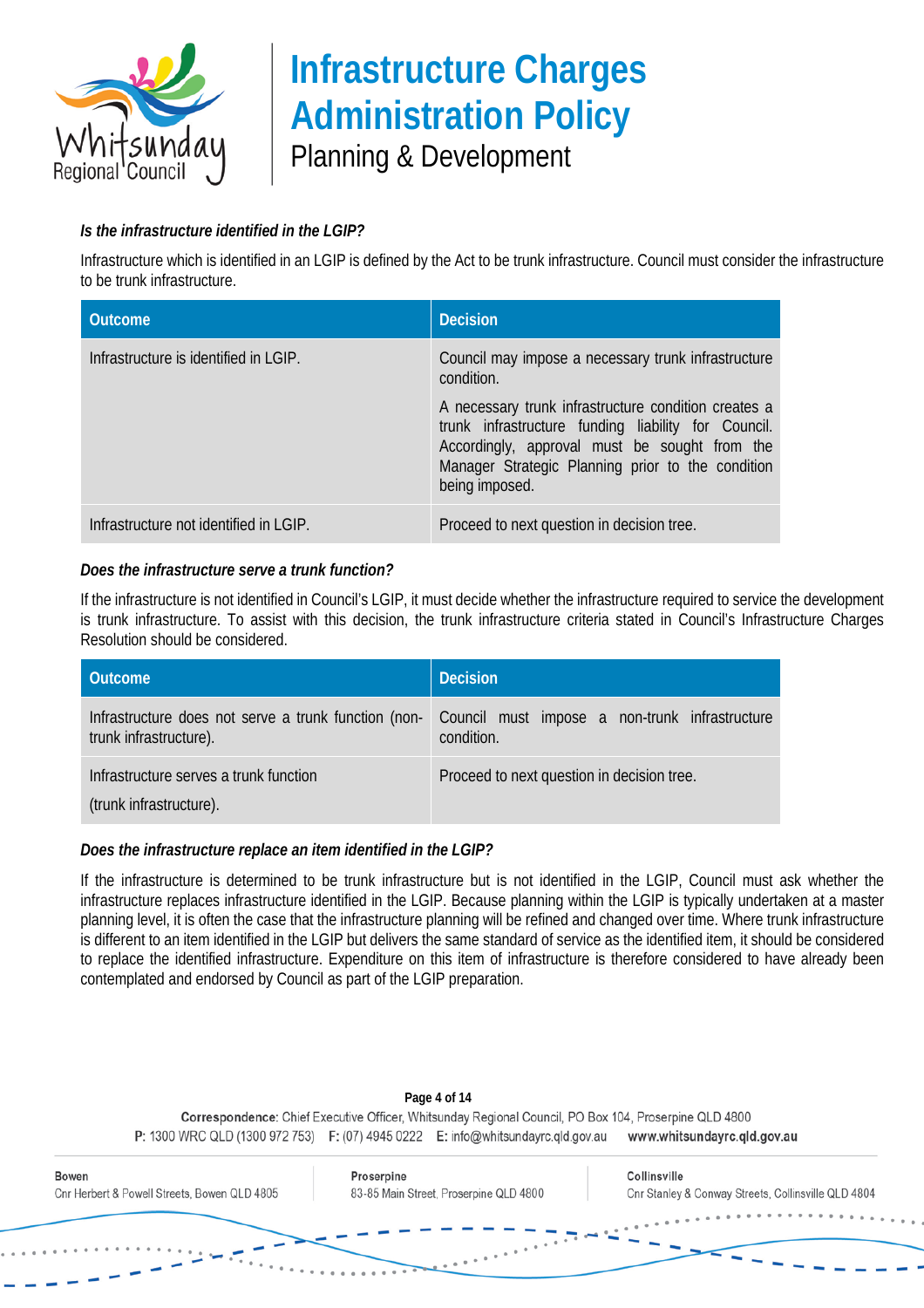

# **Infrastructure Charges Administration Policy**

Planning & Development

| <b>Outcome</b>                                                  | <b>Decision</b>                                                                                                                                                                                                                     |
|-----------------------------------------------------------------|-------------------------------------------------------------------------------------------------------------------------------------------------------------------------------------------------------------------------------------|
| Infrastructure replaces an item identified in the LGIP.         | Council may impose a necessary trunk infrastructure<br>condition.                                                                                                                                                                   |
|                                                                 | A necessary trunk infrastructure condition creates a<br>trunk infrastructure funding liability for Council.<br>Accordingly, approval must be sought from the<br>Manager Strategic Planning prior to the condition<br>being imposed. |
| Infrastructure not replacing an item identified in the<br>LGIP. | Proceed to next question in decision tree.                                                                                                                                                                                          |

### *Is the development consistent with LGIP planning assumptions?*

If the infrastructure is determined to be trunk infrastructure but is not identified in the LGIP and does not replace identified infrastructure in the LGIP, Council must consider whether the development requiring the infrastructure is consistent with the LGIP planning assumptions about the type, scale location and timing of development in the area.

Despite Council having undertaken planning of its trunk infrastructure networks to service forecast development, there will be occasions where the identified trunk infrastructure is not adequate to service development that is consistent with the assumptions in Council's LGIP. In these instances, the infrastructure must be considered necessary trunk infrastructure.

If the development is located outside of the Priority Infrastructure Area (PIA) as identified in the LGIP maps in Schedule 3 of the Scheme, the development cannot be considered consistent with the LGIP planning assumptions. Therefore, the trunk infrastructure associated with the development cannot be considered to be necessary trunk infrastructure.

| <b>Outcome</b>                                                                                         | <b>Decision</b>                                                                                                                                                                                                                                                       |
|--------------------------------------------------------------------------------------------------------|-----------------------------------------------------------------------------------------------------------------------------------------------------------------------------------------------------------------------------------------------------------------------|
| The development is consistent with the LGIP planning<br>assumptions and is located inside the PIA.     | Trunk infrastructure associated with the development<br>is necessary trunk infrastructure. Council may impose<br>a necessary trunk infrastructure condition.                                                                                                          |
|                                                                                                        | A necessary trunk infrastructure condition creates a<br>trunk infrastructure funding liability for Council.<br>Accordingly, approval must be sought from the<br>Manager Strategic Planning prior to the condition<br>being imposed to ensure alignment with the LGIP. |
| The development is not consistent with LGIP planning<br>assumptions and/or is located outside the PIA. | Trunk infrastructure associated with the development<br>is not necessary trunk infrastructure. Proceed to next<br>question in decision tree.                                                                                                                          |

#### **Page 5 of 14**

Correspondence: Chief Executive Officer, Whitsunday Regional Council, PO Box 104, Proserpine QLD 4800 P: 1300 WRC QLD (1300 972 753) F: (07) 4945 0222 E: info@whitsundayrc.gld.gov.au www.whitsundayrc.qld.gov.au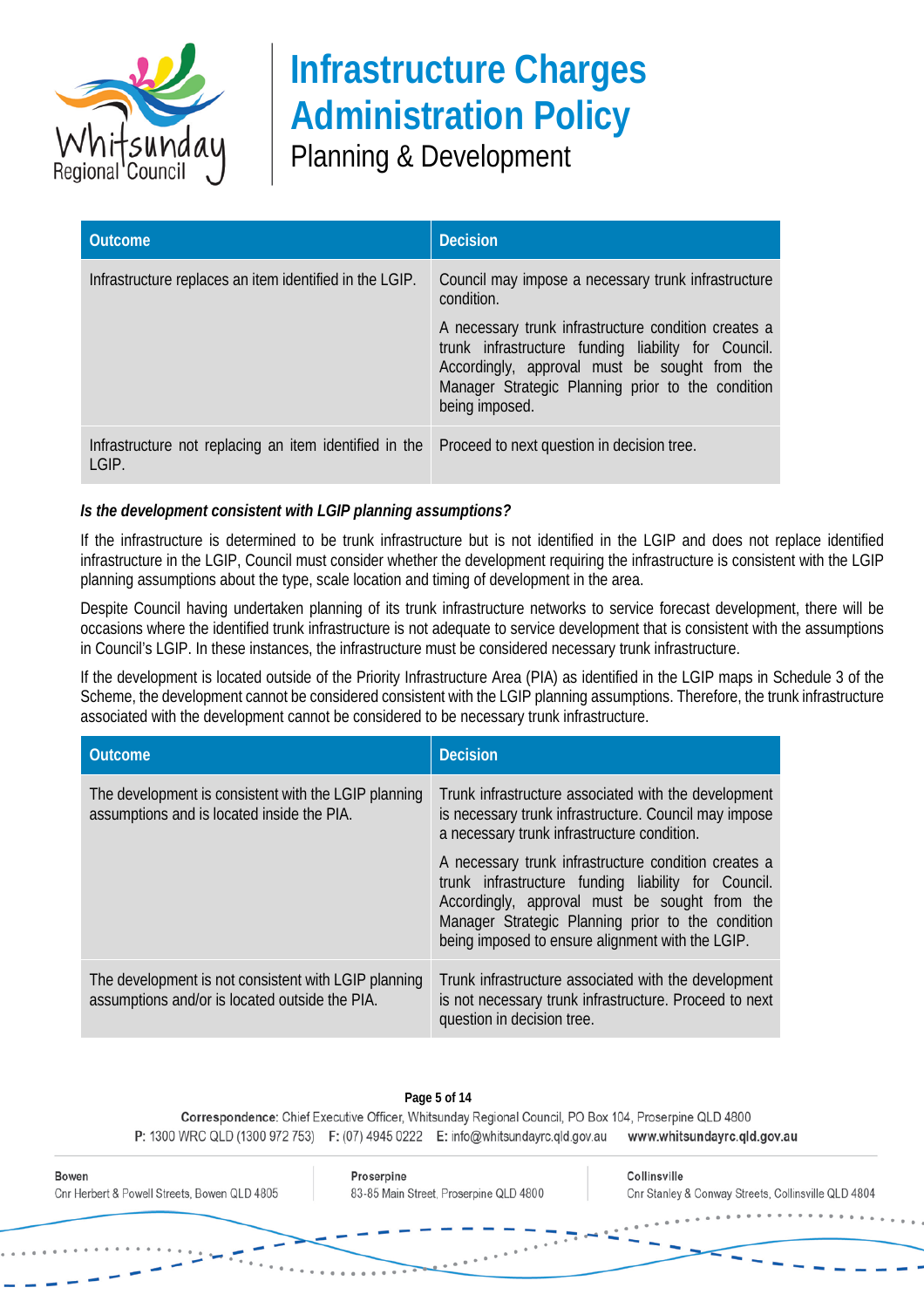

#### *Does the development result in extra trunk infrastructure costs to Council?*

If the infrastructure is determined to be trunk infrastructure but the development it is required to service is not consistent with the LGIP planning assumptions and/or is located outside the PIA, Council must consider whether the infrastructure imposes an extra infrastructure cost on Council. Guidance on how an extra trunk infrastructure cost is determined is provided in Appendix 1 the ICAP.

| <b>Outcome</b>                                                                                          | <b>Decision</b>                                                                                                                                                                                                                                                                                                                                                                                                                                |
|---------------------------------------------------------------------------------------------------------|------------------------------------------------------------------------------------------------------------------------------------------------------------------------------------------------------------------------------------------------------------------------------------------------------------------------------------------------------------------------------------------------------------------------------------------------|
| It is determined that the trunk infrastructure is an extra<br>trunk infrastructure cost to Council.     | Council may impose an extra payment condition for<br>the cost of the extra trunk infrastructure cost – refer<br>Appendix 1 of the ICAP.                                                                                                                                                                                                                                                                                                        |
|                                                                                                         | Approval must be sought from the Manager Strategic<br>Planning prior to imposing an extra payment condition<br>requiring the payment of extra trunk infrastructure<br>costs.                                                                                                                                                                                                                                                                   |
| It is determined that the trunk infrastructure is not an<br>extra trunk infrastructure cost to Council. | trunk infrastructure associated<br>Where<br>with a<br>development that is inconsistent with LGIP planning<br>assumptions does not result in extra<br>trunk<br>infrastructure costs, Council cannot use the extra<br>payment or necessary trunk infrastructure conditioning<br>powers to require the developer to provide the<br>infrastructure. Accordingly, it must provide the extra<br>trunk infrastructure through its internal processes. |
|                                                                                                         | If Council prefers that the applicant provide the extra<br>trunk infrastructure, it must enter into an infrastructure<br>agreement with the applicant to achieve this on agreed<br>terms.                                                                                                                                                                                                                                                      |

**Page 6 of 14** Correspondence: Chief Executive Officer, Whitsunday Regional Council, PO Box 104, Proserpine QLD 4800 P: 1300 WRC QLD (1300 972 753) F: (07) 4945 0222 E: info@whitsundayrc.qld.gov.au www.whitsundayrc.qld.gov.au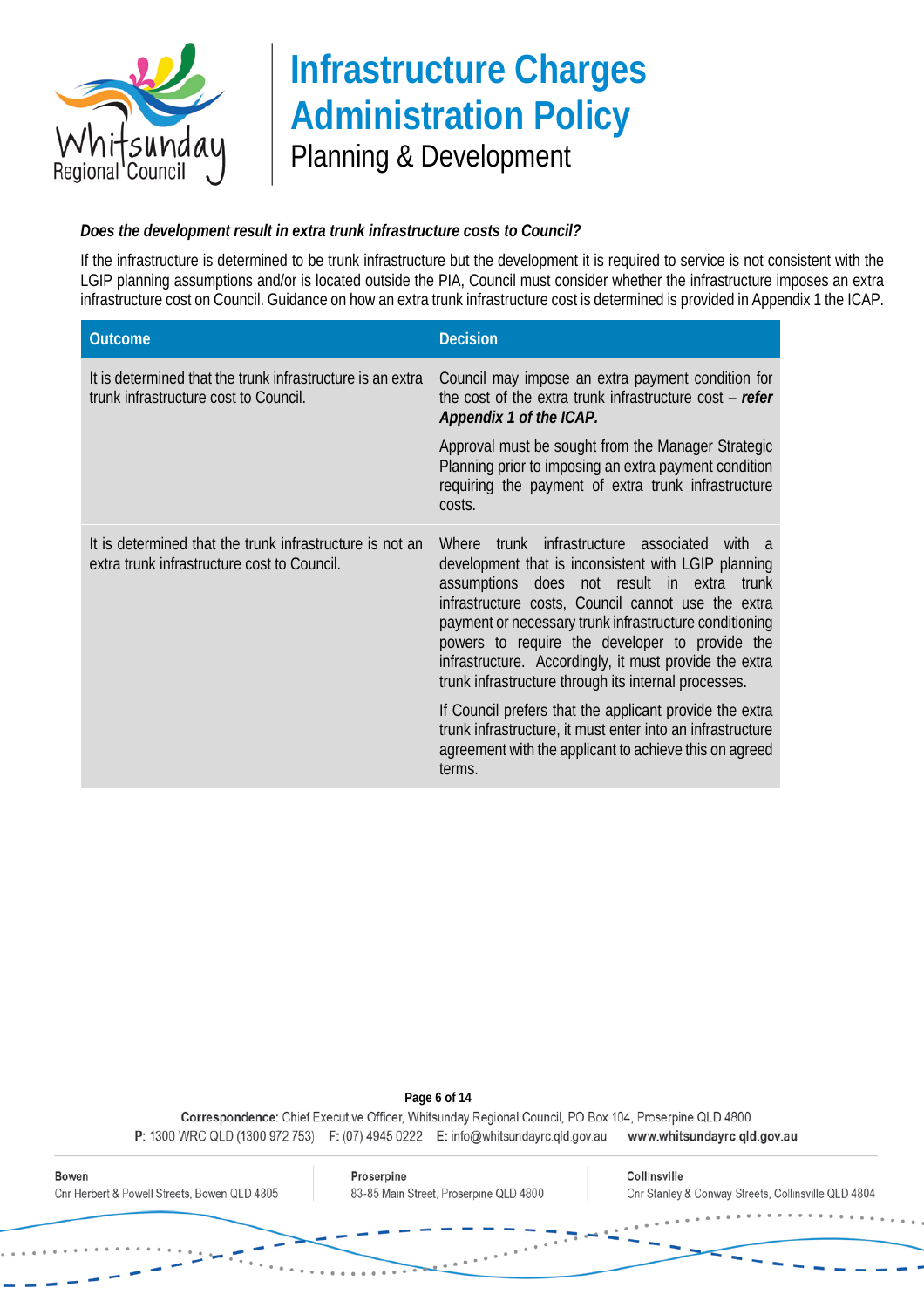

### <span id="page-6-0"></span>**4.0 Trunk infrastructure provided by Council – decision tree**

On a periodic basis, Council will identify trunk infrastructure to be funded by infrastructure charges and which will be delivered by Council through its internal process. The trunk infrastructure will usually be infrastructure already identified in the LGIP but may also have been identified in subsequent planning or through the development approvals process.

Infrastructure charges revenue must only be released to fund infrastructure delivered by Council if that infrastructure is trunk infrastructure which meets the desired standards of service of Council. The following process is to be followed.



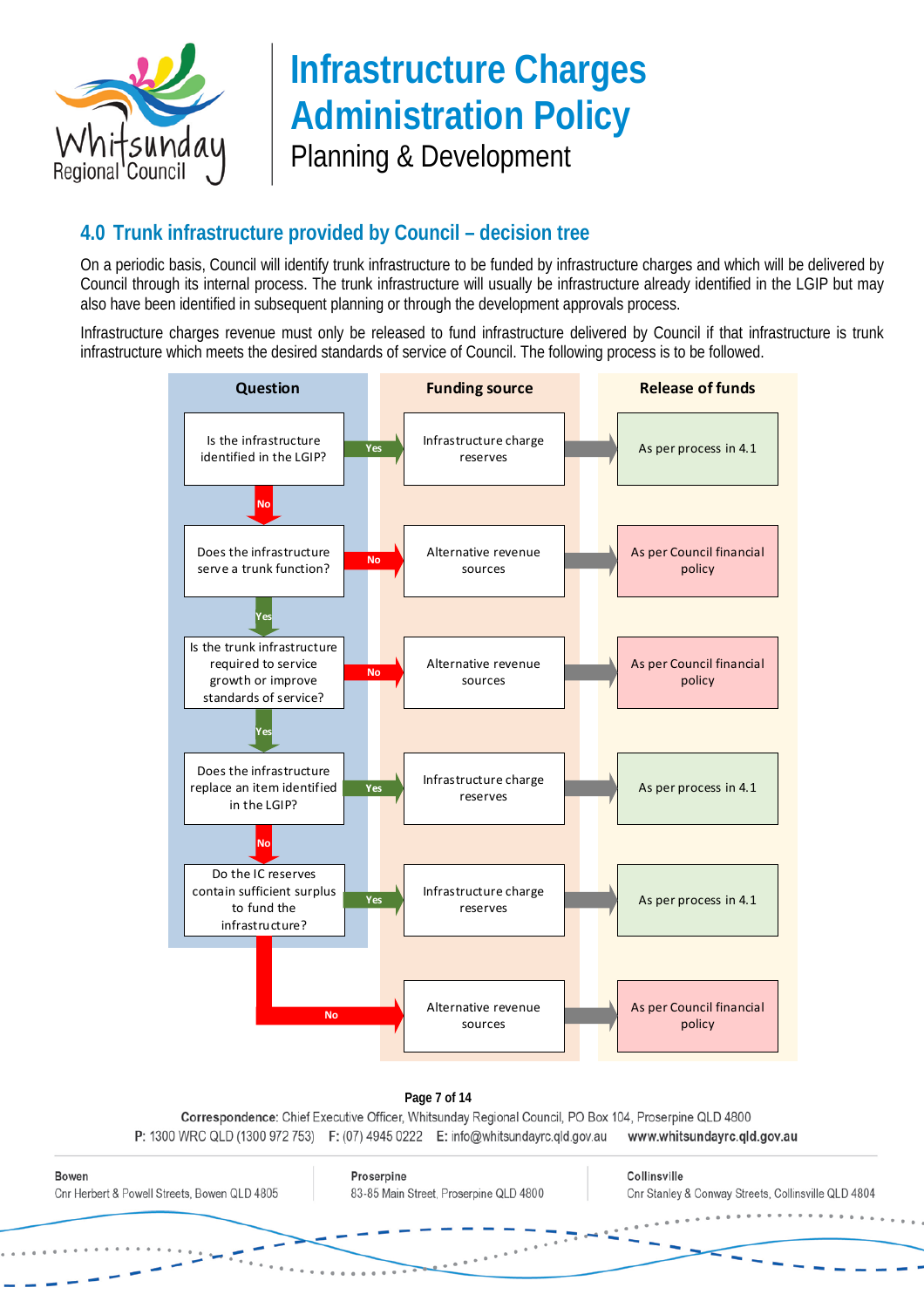

### *Is the infrastructure identified in the LGIP?*

Council collects infrastructure charges to fund the delivery of infrastructure identified in its LGIP. Accordingly, if an infrastructure item is identified within an LGIP then it's delivery should be funded from infrastructure charges revenue.

| <b>Outcome</b>                         | <b>Decision</b>                                                                                                                                              |
|----------------------------------------|--------------------------------------------------------------------------------------------------------------------------------------------------------------|
| Infrastructure is identified in LGIP.  | Where infrastructure charge reserves are sufficient,<br>Council is to fund the delivery of the infrastructure<br>through the infrastructure charge reserves. |
|                                        | The process for approving the use of infrastructure<br>charges revenue to fund trunk infrastructure<br>undertaken internally is provided in section 4.1.     |
| Infrastructure not identified in LGIP. | Proceed to next question in decision tree.                                                                                                                   |

#### *Does the infrastructure serve a trunk function?*

Council must decide whether the infrastructure is trunk infrastructure. To assist with this decision, the trunk infrastructure criteria stated in Whitsunday Shire Council's Infrastructure Charges Resolution should be considered.

| <b>Outcome</b>                                                                | <b>Decision</b>                                                                       |
|-------------------------------------------------------------------------------|---------------------------------------------------------------------------------------|
| Infrastructure does not serve a trunk function<br>(non-trunk infrastructure). | infrastructure cannot be funded<br>through<br>The:<br>infrastructure charge reserves. |
| Infrastructure serves a trunk function<br>(trunk infrastructure).             | Proceed to next question in decision tree.                                            |

### *Is the trunk infrastructure required to service growth or improve standards of service?*

If the infrastructure is trunk infrastructure but is not identified in the LGIP, Council should ask whether the trunk infrastructure is required to service growth or meet standards of service. In this regard, infrastructure charges may only be used to fund the delivery of trunk infrastructure required to service growth or to meet standards of service. Replacement or maintenance of existing infrastructure is not able to be funded through infrastructure charges.

| Outcome                                                                                        | <b>Decision</b>                                                                   |  |
|------------------------------------------------------------------------------------------------|-----------------------------------------------------------------------------------|--|
| The trunk infrastructure is not required to service<br>growth or to meet standards of service. | The infrastructure cannot be funded<br>through<br>infrastructure charge reserves. |  |
| The trunk infrastructure is required to service growth<br>or to meet standards of service.     | Proceed to next question in decision tree.                                        |  |

#### **Page 8 of 14**

Correspondence: Chief Executive Officer, Whitsunday Regional Council, PO Box 104, Proserpine QLD 4800 P: 1300 WRC QLD (1300 972 753) F: (07) 4945 0222 E: info@whitsundayrc.qld.gov.au www.whitsundayrc.qld.gov.au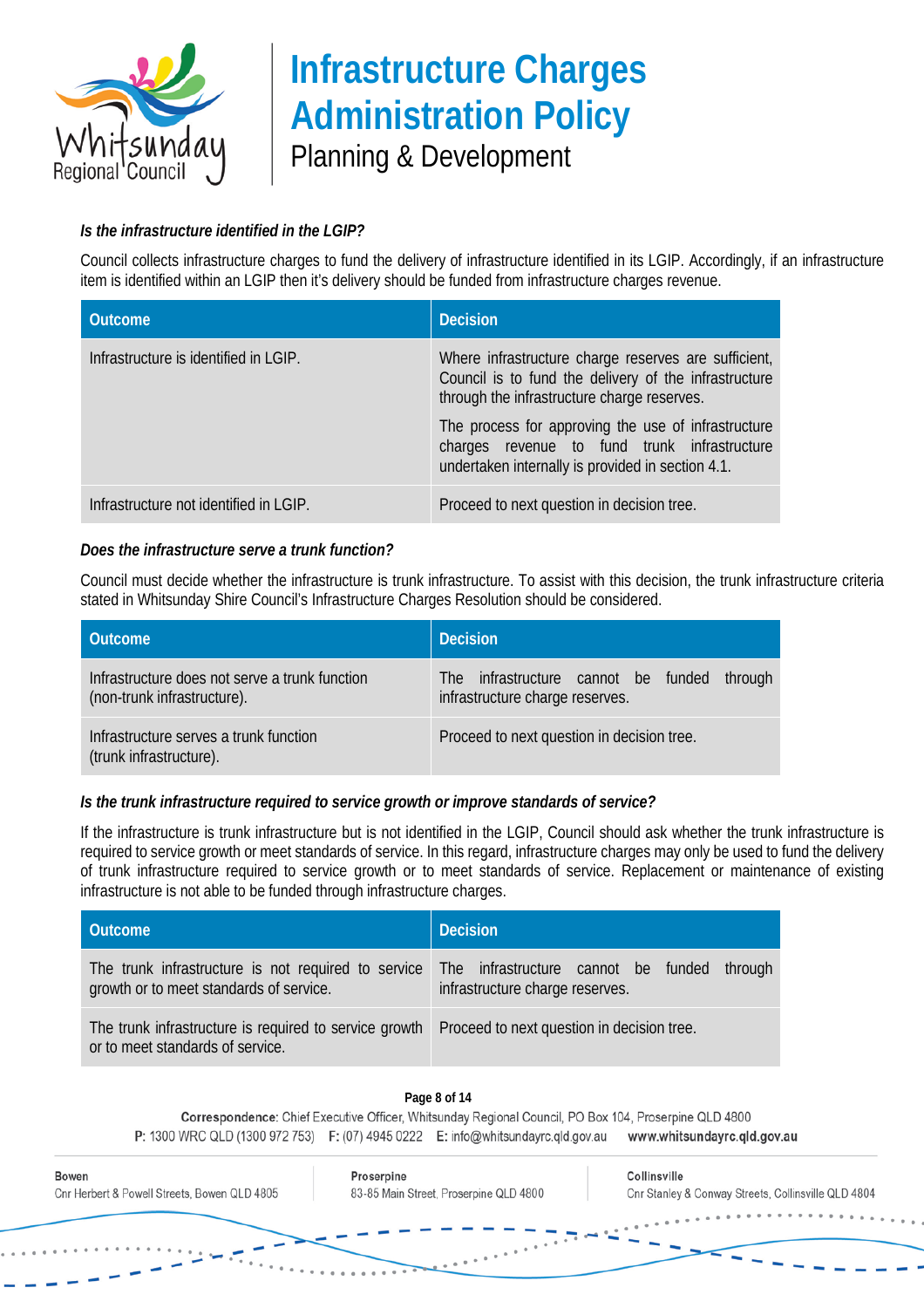

### *Does the infrastructure replace an item identified in the LGIP?*

If the infrastructure is determined to be trunk infrastructure, is required to service growth or to meet the DSS but is not identified in the LGIP, Council must ask whether the infrastructure replaces infrastructure identified in the LGIP. Because planning within the LGIP is typically undertaken at a master planning level, it is often the case that the infrastructure planning will be refined and changed over time. Accordingly, where trunk infrastructure is proposed that replaces an item identified in the LGIP, expenditure on this item of infrastructure should be funded through infrastructure charge reserves.

| Outcome                                                            | <b>Decision</b>                                                                                                                                            |
|--------------------------------------------------------------------|------------------------------------------------------------------------------------------------------------------------------------------------------------|
| Infrastructure replaces an item identified in the LGIP.            | Where infrastructure charge reserves are sufficient,<br>Council may fund the delivery of the infrastructure<br>through the infrastructure charge reserves. |
|                                                                    | The process for approving the use of infrastructure<br>charges revenue to fund trunk infrastructure<br>undertaken internally is provided in section 4.1.   |
| Infrastructure does not replace an item identified in the<br>LGIP. | Proceed to next question in decision tree.                                                                                                                 |

### *Do the infrastructure charge reserves contain sufficient surplus to fund the delivery of the infrastructure?*

Where infrastructure is trunk infrastructure that is required to service growth or to meet the DSS but was not anticipated at the time the LGIP was prepared, it may be funded from infrastructure charges revenue if there are sufficient funds in infrastructure charge reserves to fund its delivery. Where this is not the case, alternative funding sources will need to be identified.

| Outcome                                                                                                         | <b>Decision</b>                                                                                                                                          |  |
|-----------------------------------------------------------------------------------------------------------------|----------------------------------------------------------------------------------------------------------------------------------------------------------|--|
| Infrastructure charge reserves contain sufficient<br>surplus to fund the delivery of the infrastructure.        | Fund the delivery of the infrastructure through the<br>infrastructure charge reserves.                                                                   |  |
|                                                                                                                 | The process for approving the use of infrastructure<br>charges revenue to fund trunk infrastructure<br>undertaken internally is provided in section 4.1. |  |
| Infrastructure charge reserves do not contain sufficient<br>surplus to fund the delivery of the infrastructure. | Project<br>delivery<br>through<br>cannot be<br>funded<br>infrastructure charge reserves.                                                                 |  |

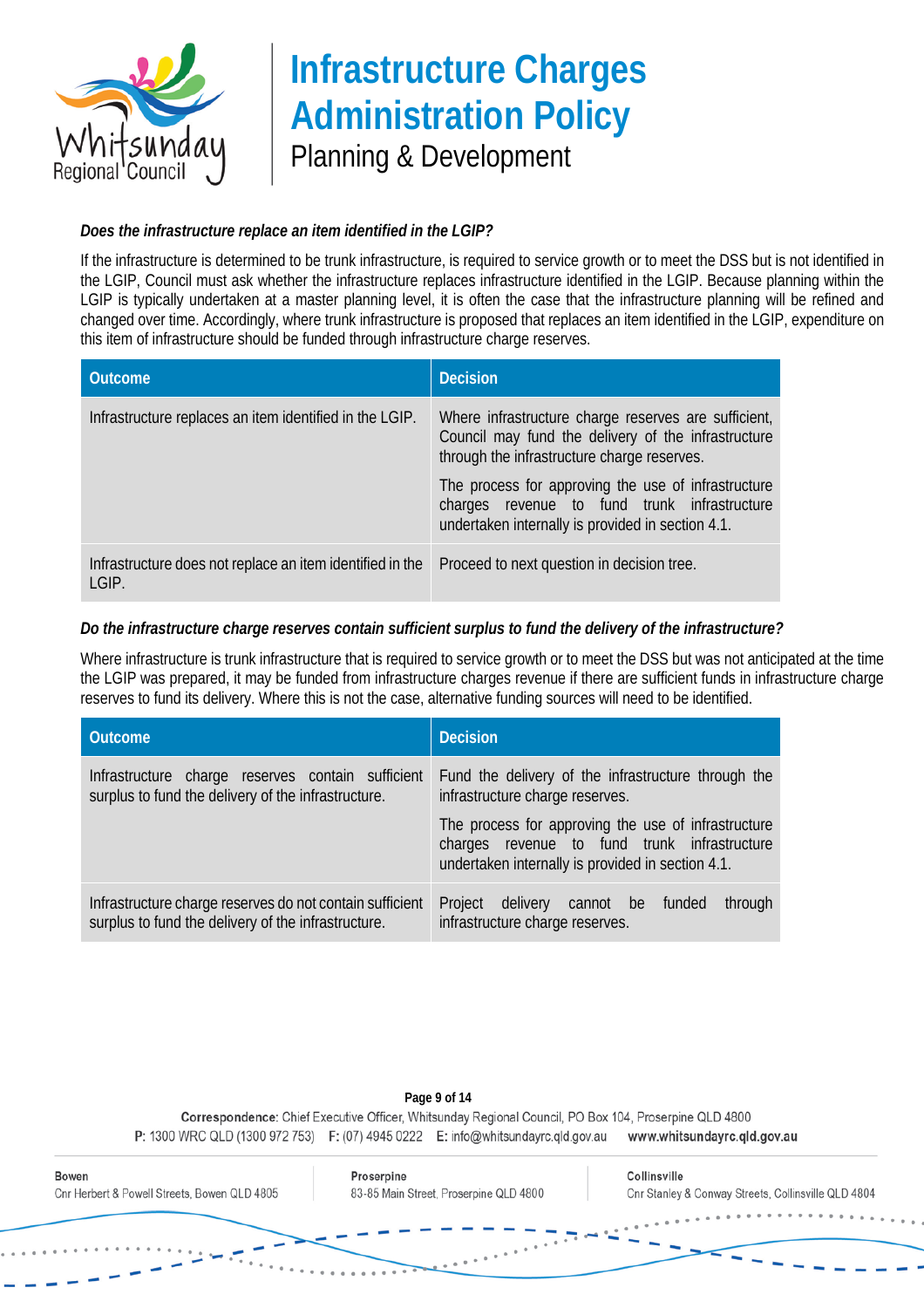

### **4.1 Process for releasing funds from infrastructure charge reserves**

If Council has determined that trunk infrastructure (the works) to be delivered by Council through its internal process can be funded by infrastructure charges revenue, it must use the following process to apply these funds.

- 1. Funding approval for the works must be given by the Manager Strategic Planning prior to delivery of the works commencing.
- 2. Throughout the construction phase of the trunk infrastructure project the project manager must ensure all relevant DSS and Council's Development Manual obligations are complied with to the satisfaction of both the Asset Owner and the Development Assessment Manager.
- 3. Once the works are completed, the project owner must provide written confirmation to the Manager Strategic Planning that the completed works meet Council's DSS. If the works do not meet Council's DSS, the project owner is to provide a written explanation as to why they have not been met and any implications for Council by not having met the DSS.
- 4. If the Manager Strategic Planning has received written confirmation that the completed works meet the DSS, the Manager Strategic Planning must support the release of the infrastructure charges funds to reimburse the asset provider.
- 5. If the Manager Strategic Planning has received written confirmation that the completed works do not meet the DSS, the Manager Strategic Planning may:
	- a. support the release the infrastructure charges funds, if the implications to Council of the works not meeting the DSS are considered minor, by way of a signed and dated memo to Council's Chief Financial Officer (CFO); or
	- b. recommend refusal of the reimbursement and release the infrastructure charges funds, if the implications of the works not meeting the DSS are that the works are unable to perform their trunk function, by way of a signed and dated statement of reasons to asset provider.
- 6. If the Manager Strategic Planning has recommended refusal of the release of infrastructure charges funds to fund the works, the works must be funded by Council from an alternative revenue source.
- 7. For the avoidance of doubt, the asset provider must, by Council resolution, seek approval to depart from the DSS or seek approval to fund the works from an alternate funding source, and must include the Manager Strategic Planning's statement of reasons for not supporting the reimbursement request.

### **5.0 Post development approval processes related to infrastructure charges**

Council administers two post development approval processes under the Act that are related to infrastructure charges and which have financial implications for Council. These approval processes are:

- A request to recalculate the establishment cost of trunk infrastructure pursuant to section 137 of the Act; and
- An application to convert non-trunk infrastructure to trunk infrastructure pursuant to section 139 of the Act.

Advice concerning the administration of these processes is provided below.

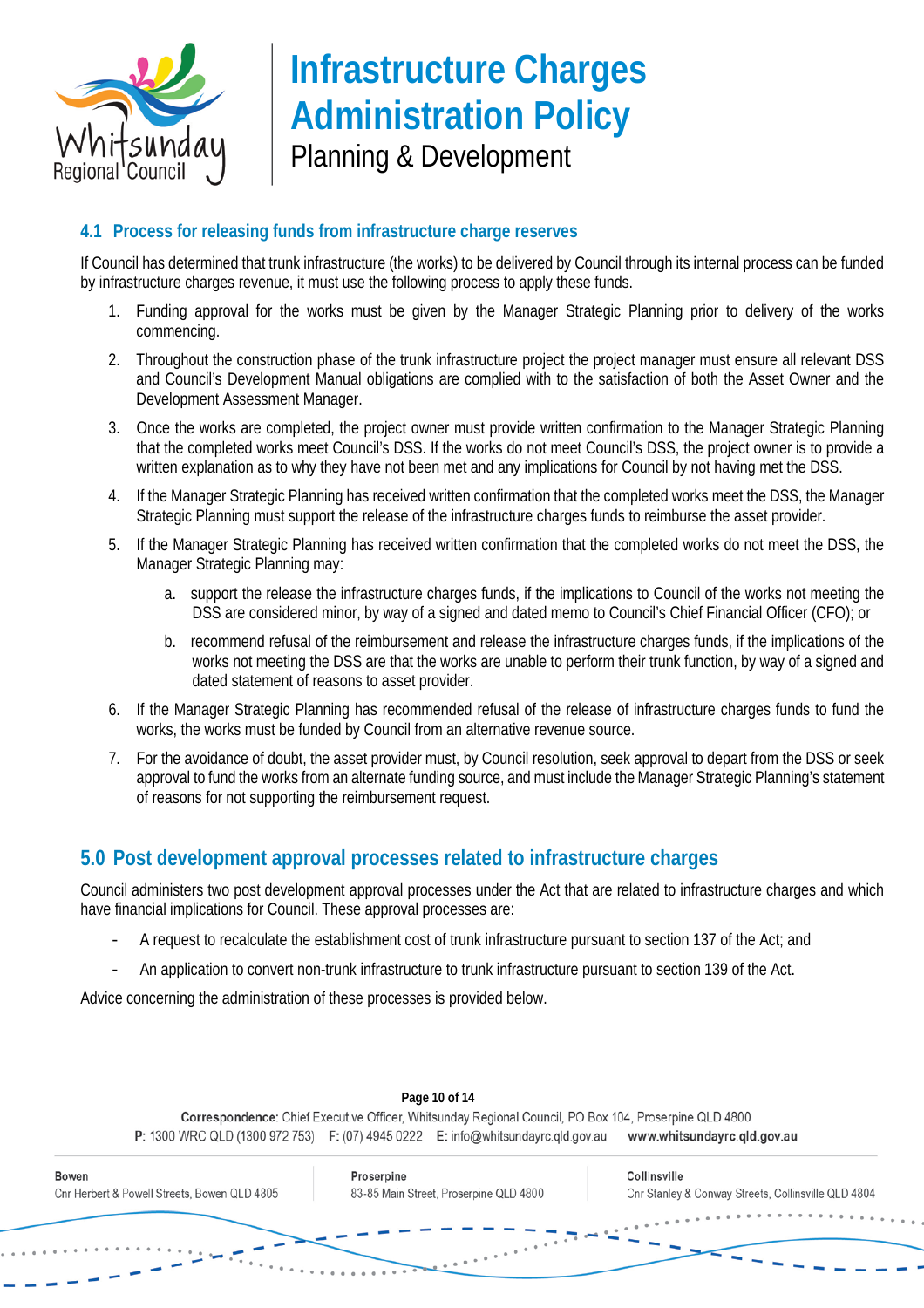

### **5.1 Recalculation of establishment cost of trunk infrastructure**

Where Council has imposed a condition on a development approval to provide necessary trunk infrastructure under section 128 of the Act, it must also give the applicant an infrastructure charges notice that includes information about an offset or refund relating to the establishment cost of the trunk infrastructure.

If the applicant does not agree with the amount of the establishment cost stated in the infrastructure charges notice and has not paid the levied charge under the notice, the applicant may by written notice request that Council recalculate the establishment cost of the trunk infrastructure.

Having received the written notice, Council must recalculate the establishment cost of the trunk infrastructure using the method for working out the cost of infrastructure included in its Infrastructure Charges Resolution.

Within Council's infrastructure charges resolution, the relevant sections for recalculating the establishment cost of a trunk infrastructure contribution are as follows:

- For a trunk infrastructure contribution that is works refer to Section 9.5 of the infrastructure charges resolution; or
- For a trunk infrastructure contribution that is land refer to section 9.6 of the infrastructure charges resolution.

### **5.2 Application to convert non-trunk infrastructure to trunk infrastructure**

The categorisation of infrastructure as either trunk infrastructure or non-trunk infrastructure can be difficult and sometimes trunk infrastructure may be incorrectly conditioned to be provided as non-trunk infrastructure. For this reason, the Act provides a process for applicants to apply to convert non-trunk infrastructure into trunk infrastructure.

The Act requires Council to include criteria in its infrastructure charges resolution for deciding a conversion application. The Act also requires the criteria to be consistent with parameters for the criteria provided for under a guideline made by the Minister.

Council has included criteria for deciding a conversion application in section 10 of its infrastructure charges resolution.

It is important that Council staff administering an application to convert non-trunk infrastructure to trunk infrastructure recognise that if the application is successful, Council must fund the trunk infrastructure. Council may however achieve the delivery of the infrastructure in two ways:

- If Council wants to have the developer deliver the infrastructure, it may amend the development approval by imposing a necessary trunk infrastructure condition. Council will fund the delivery of the infrastructure by providing offsets against infrastructure charges; and
- If Council chooses to provide the trunk infrastructure itself, it must release infrastructure charges revenue through its own internal process.

Accordingly, the process detailed within section[s 3.0](#page-2-0) and [4.0](#page-6-0) of the ICAP should be considered following a decision to convert nontrunk infrastructure to trunk infrastructure.



#### **Page 11 of 14**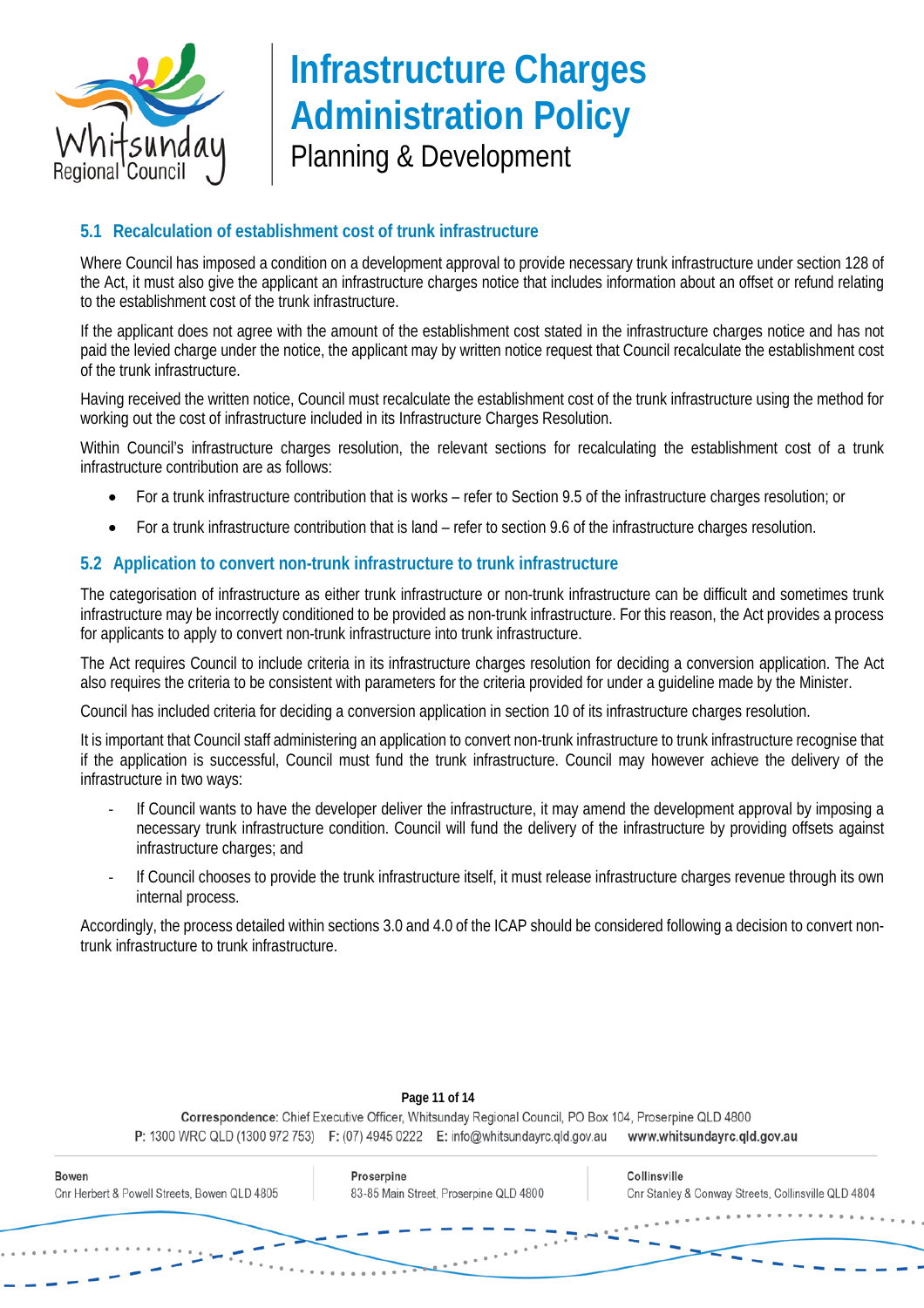

### APPENDIX 1 – DETERMINING EXTRA TRUNK INFRASTRUCTURE COSTS

### Extra trunk infrastructure costs

Section 130 of the Act allows Council, in certain circumstances, to impose an extra payment condition on development if the development will impose extra trunk infrastructure costs on Council. In deciding whether the development imposes extra trunk infrastructure costs, Council must take into account:

- levied charges for the development; and
- trunk infrastructure provided, or to be provided, by the applicant.

The circumstances in which Council may consider imposing an extra payment condition are as follows:

- (i) the development will generate infrastructure demand of more than that required to service the type or scale of future development assumed in the LGIP; or
- (ii) the development requires trunk infrastructure to be provided earlier than when identified in the LGIP; or
- (iii) the development is for premises located completely or partly outside the PIA.

Advice about imposing an extra payment condition in these circumstances is provided as follows:

#### *(i) The development will generate infrastructure demand of more than that required to service the type or scale of future development assumed in the LGIP (inside the PIA)*

Where a proposed development is inconsistent with the LGIP assumptions about the type or scale of development assumed for that area, the development may generate infrastructure demand which exceeds the capacity of the existing and planned trunk infrastructure.

For example, if an application proposes development of 140 dwellings per hectare in an area that was planned to accommodate a dwelling density of 25 dwellings per hectare, there will be more demand for infrastructure than Council's LGIP had planned to service.

In situations such as these, Council should consider how much extra demand is being created and decide whether this will result in a need for extra trunk infrastructure. This information should be provided by the applicant when the application is made.

If extra trunk infrastructure is needed, Council must then consider whether an extra payment is required after taking into account the charges to be levied for the development.

#### *(ii) The development requires trunk infrastructure to be provided earlier than when identified in the LGIP (inside the PIA)*

Where a proposed development is inconsistent with the LGIP assumptions about the timing of development assumed for the area, the development may require trunk infrastructure to be provided earlier than when identified in the LGIP.

For example, an application may propose to develop an area in 2018 that the LGIP did not anticipate developing until 2026. This will mean that trunk infrastructure identified in the LGIP to service the area would need to be provided in 2018 instead of 2026 as per the timing within the LGIP.

In situations such as these, Council should consider whether providing the trunk infrastructure earlier than identified in the LGIP can be achieved within its budget constraints.

| Bowen<br>Cnr Herbert & Powell Streets, Bowen QLD 4805 | Proserpine<br>83-85 Main Street, Proserpine QLD 4800 | Collinsville<br>Cnr Stanley & Conway Streets, Collinsville QLD 4804 |
|-------------------------------------------------------|------------------------------------------------------|---------------------------------------------------------------------|
|                                                       |                                                      |                                                                     |

#### **Page 12 of 14**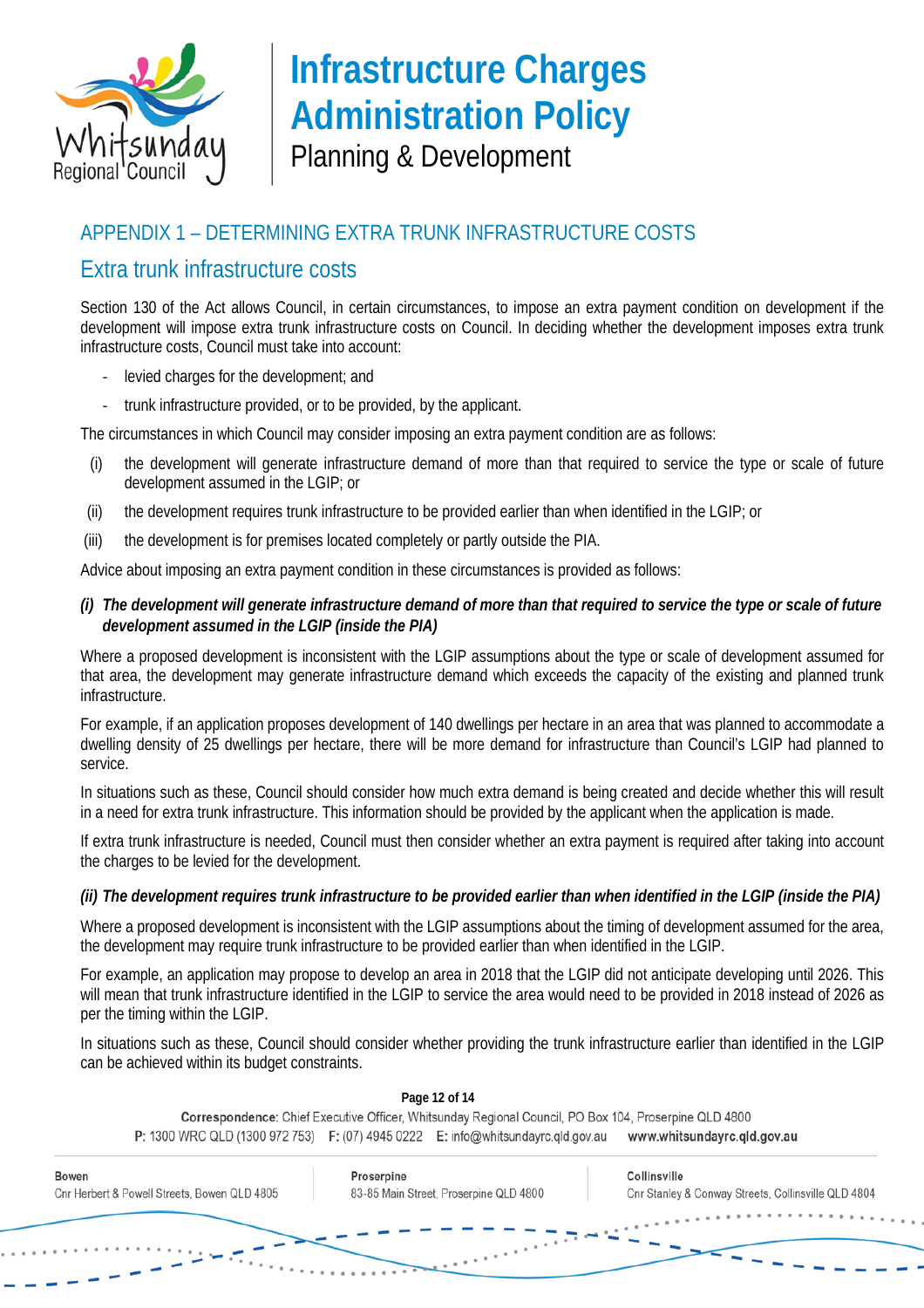

If Council decides that the infrastructure can be provided earlier than identified in the LGIP without adverse impact on Council's budget, Council must not impose an extra payment condition and should provide the extra trunk infrastructure through its internal processes. If Council prefers that the applicant provide the trunk infrastructure, it may enter into an agreement with the applicant to achieve this outcome on agreed terms.

If Council decides that its current budget constraints do not allow it to fund the provision of the trunk infrastructure earlier than identified in the LGIP, it may impose an extra payment condition for the extra establishment cost that it incurs.

Alternatively, if the applicant elects to provide the extra trunk infrastructure, Council may enter into an infrastructure agreement with the applicant on agreed terms.

#### *(iii)The development is for premises located completely or partly outside the PIA*

Where a proposed development is located completely or partly outside the PIA, the development will be inconsistent with Council's assumptions in its LGIP about the type, scale, timing and location of development. As a consequence, the development may

- require extra trunk infrastructure inside or outside the PIA; and/or
- require trunk infrastructure to be provided earlier than when identified in the LGIP.

Where development is proposed outside the PIA, Council should determine how much extra demand is being created and decide whether this will result in a need for extra trunk infrastructure within or outside the PIA. It should also decide whether trunk infrastructure identified in the LGIP is required to be provided earlier than planned. This information should be provided by the applicant at the time of application.

If no extra trunk infrastructure is necessary to service the development, Council may not impose an extra payment condition for trunk infrastructure.

If extra trunk infrastructure is made necessary by the development or required to be provided earlier than when identified in the LGIP, Council must consider whether the development would impose extra trunk infrastructure costs on Council after taking into account the infrastructure charges to be levied on the development.

If after taking account of the levied charges, Council decides that the development does not impose extra trunk infrastructure costs, it may not impose an extra payment condition on the approval. Council is required to provide the extra trunk infrastructure. If Council prefers that the applicant provide the extra trunk infrastructure, it may enter into an agreement with the applicant to achieve this on agreed terms.

If after taking account of the levied charges, Council decides that the development does impose extra trunk infrastructure costs, Council may impose an extra payment condition for the extra trunk infrastructure. Alternatively, if the applicant elects to provide the extra trunk infrastructure, Council may enter into an infrastructure agreement with the applicant to achieve this on agreed terms.

### **Definitions**

**CEO** refers to the Chief Executive Officer of the Whitsunday Regional Council appointed in accordance with the *Local Government Act 2009*.

**Council** refers to the Whitsunday Regional Council

**Employee** refers to any employee, contractor, volunteer etc. of the Council

### **Page 13 of 14** Correspondence: Chief Executive Officer, Whitsunday Regional Council, PO Box 104, Proserpine QLD 4800 P: 1300 WRC QLD (1300 972 753) F: (07) 4945 0222 E: info@whitsundayrc.gld.gov.au www.whitsundayrc.qld.gov.au **Bowen** Proserpine Collinsville Cnr Herbert & Powell Streets, Bowen QLD 4805 83-85 Main Street, Proserpine QLD 4800 Cnr Stanley & Conway Streets, Collinsville QLD 4804